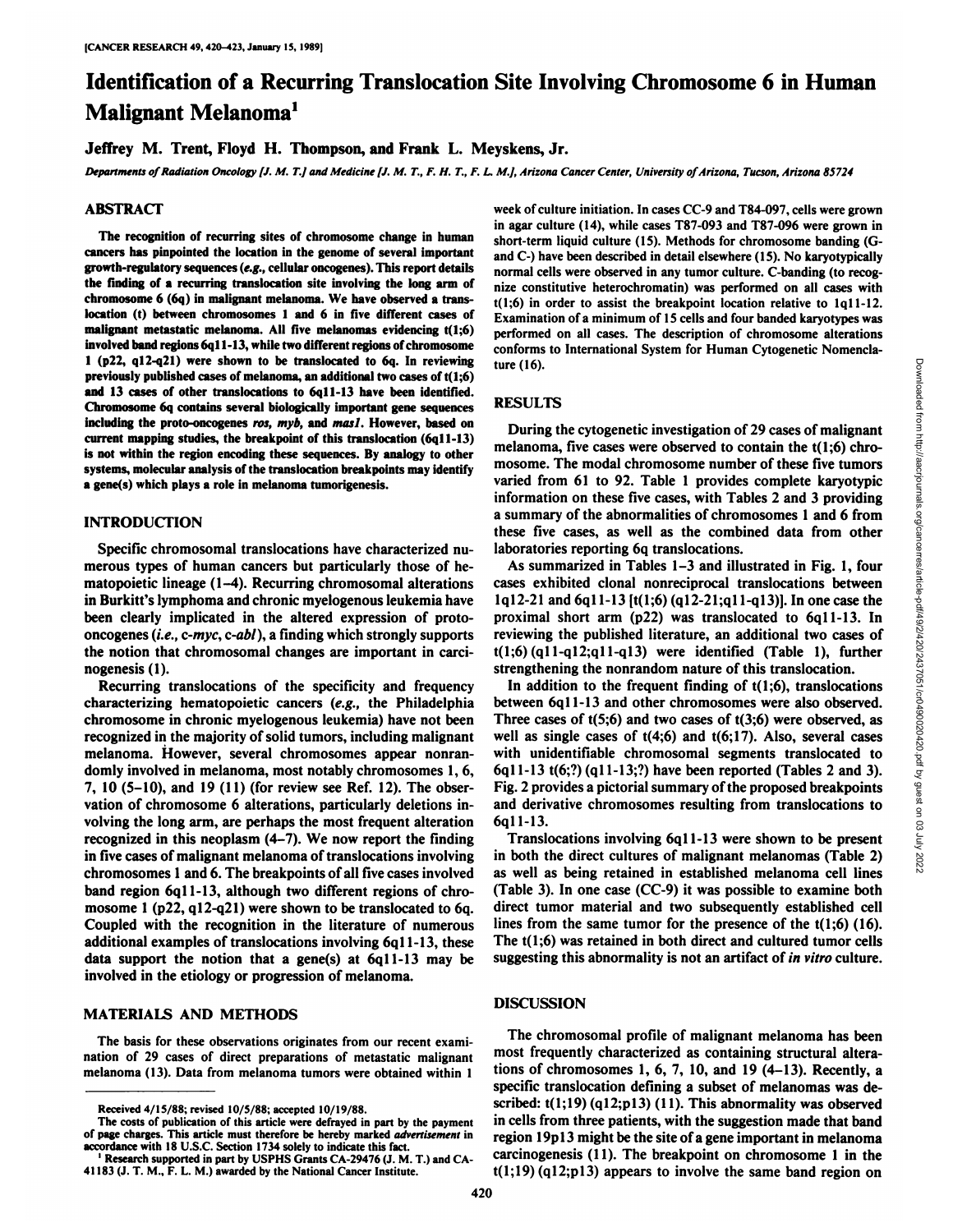|  | Table 1 Chromosome alterations from five cases of malignant melanoma |  |  | Table 2 Chromosomal data from melanomas with 6q translocations |  |  |  |
|--|----------------------------------------------------------------------|--|--|----------------------------------------------------------------|--|--|--|
|--|----------------------------------------------------------------------|--|--|----------------------------------------------------------------|--|--|--|

| Case no. | Karyotype                                                                                                                                                                                                                                                                                                                                                      |
|----------|----------------------------------------------------------------------------------------------------------------------------------------------------------------------------------------------------------------------------------------------------------------------------------------------------------------------------------------------------------------|
| CC-9     | $71, XX, + del(1)(q42), +3, +3, +5, +t(1;6)(q21;q13)$ [4 copies].<br>$+7, +7, +7, +8, +9, +12, +13, +13, +15, +16, +17, +17, +18, +19,$<br>$+20.+20.-21.+2$ Umar's + DMs                                                                                                                                                                                       |
| T84-097  | 65-70,XX,+del(1)(q42),+t(1;6)(q11;q13),+del(6)(q15),<br>$+$ t(11:?)(p15:?)*                                                                                                                                                                                                                                                                                    |
| T87-069  | $61, XX, +1, -2, +t(2; ?)(q31; ?), +3, +5, -6, +t(1; 6)(q11; q11).$<br>$+7, +8, +9, +del(11)(p15), +12, +17, +20, -22, +5$ Umar's                                                                                                                                                                                                                              |
| T87-093  | $92, XYY, -3, +t(3,?)$ (p25;?) [2 copies], +der i(3q),<br>$+4, +4, +5, +5, +del(6)(q15), +t(1,6)(q11;q11)$<br>$[2 \text{ copies}$ , +7, +7, +7, +11, +11, +11, +t(12;?)<br>$(q21;?), +t(13;21)(p11;q11)[2$ copies],<br>$+t(13;?)$ (q34;?),+13,+13,+16,+16,+17,+17,<br>$+18. + 18. + 19. + 19. + 19. + 19. + 2. + 20. + 20. + 20. + 21.$<br>$+21.+22.+9$ Umar's |
| T87-096  | 75,XX,+1,+t(1:?)(p22;?),+2,+3,+3,+4,+5,+6,+t(1;6)<br>(p22;q11-13),+8,+11,+12,+14,+20,+20,+21,+22,+7 Umar's                                                                                                                                                                                                                                                     |

\* Clonal numeric changes were not described because of karyotypic heteroge neity and a lack of a distinct modal chromosome number.

chromosome 1 as five of the cases of  $t(1;6)$  in this study. Band region lqll-12 represents a major site of constitutive heterochromatin and therefore is a region of the genome with a relative paucity of gene activity. For this reason, the contribu tion of sequences within  $1q11-12$  to either the  $t(1;6)$  or  $t(1;19)$ is currently unclear. Chromosome abnormalities other than those involving 1 or 6 are also frequently observed in malignant melanoma, including: translocations involving chromosome 7qll (5, 9, 11) and deletions involving chromosome 10q24-26 (18).

Alterations of chromosome 6 in melanoma have included the frequent finding of isochromosomes of the short arm [iso(6p) (10)] and particularly deletions of the long arm [del(6q) (4-7, 12)]. However, of interest to this report, the region most fre quently deleted on 6q(q21-23) results in loss of band regions distal to those involved in the  $t(1;6)$  translocations (Fig. 2) (12, 13). Our results suggest that the translocation site involving  $\frac{4}{3}$  Two cell line 60.11.12 defines a region of chromosome 60 which is cignity tained the t(1;6). 6qll-13 defines a region of chromosome 6q which is signifi cantly removed (particularly at the nucleotide level) from those band regions frequently lost via chromosomal deletion in ma lignant melanoma. However, even though the cytological loca tion of the translocation site is distant to the most common area lost in 6q deletions (Fig. 2), it is possible that the translo cation and the aforementioned deletion of 6q may be related. Specifically, recent examination of human colonical neoplasms have suggested that chromosomes 5 or 17 may be involved in nonreciprocal translocations near their centromeres, leading to loss of genomic sequences distal to the translocation breakpoint (19). Therefore, by analogy to colon carcinoma, the possibility exists that the nonreciprocal translocations described in this report could represent a means of removing sequences on distal 6q, providing an alternative mechanism for the loss of heterozygosity of 6q alleles in melanoma. This possibility is currently being investigated via restriction fragment length polymor phism analysis.

Recently, several biologically important gene sequences, in cluding proto-oncogenes, have been assigned to 6q (for review see Reference 20). These include ros  $[6q16 \rightarrow q22]$  (21), masl (21-22), and  $myb$  [6q24] (23-25). Of further interest,  $myb$ expression has been shown to be disregulated in leukemias containing structural chromosome alterations (including inter stitial deletions) of 6q (26). However, to date we have failed to observe any structural alterations of  $c\text{-}myb$  in any of 20 mela-<br>nomes tested (using standard electrophoresis and Southern tained the t(1;6). nomas tested (using standard electrophoresis and Southern blotting), a finding supported by other investigators (27).

|                              |                       |                           | <b>Lable 2</b> Chromosomal data from metanomas with og translocations                            |             |
|------------------------------|-----------------------|---------------------------|--------------------------------------------------------------------------------------------------|-------------|
| <b>Identification</b><br>no. | No. cells<br>analyzed | Modal chro-<br>mosome no. | Abnormalities of<br>chromosomes 1 or 6                                                           | Ref.        |
| T87-093                      | 25                    | 92                        | t(1;6)(q11;q11)<br>del(6)(q15)                                                                   | This report |
| T87-096                      | 25                    | 75                        | $t(1;6)(p22;q11-13)$<br>$t(1;?)$ (p22;?)                                                         | This report |
| T84-097                      | 50                    | 65-70                     | t(1;6)(q11;q13)<br>del(1)(q11)<br>del(6)(q15)                                                    | This report |
| $CC-9a$                      | 81                    | 70                        | t(1:6)(q21;q13)<br>del(1)(q42)                                                                   | This report |
| <b>MM214</b>                 | 20                    | 89                        | t(1;6)(q11;q11)                                                                                  | 29          |
| NG                           | 50                    | 50                        | t(3:6)(p21;q14.1)<br>der(6)<br>t(3;6)(p22.1;p21.3)<br>t(6;11)(p21.1;q12)                         | 10          |
| Case 3                       | 39                    | 61-68                     | t(3;6)(q29;q13)<br>t(1;13)(q21;q34)<br>del(6)(q21q13)                                            | 5           |
| Case 4                       | 38                    | 65-68                     | t(5;6)(q35;q13)<br>i(1q)<br>del(6)(q13)<br>del(6)(q13q23)                                        | 5           |
| <b>MM253-1</b>               | 20                    | 66                        | t(5;6)(q11;q11)<br>$t(1;?)$ (p13;?)                                                              | 29          |
| <b>RW</b>                    | NG <sup>b</sup>       | NG                        | $t(5;6)(q13;q13)^c$                                                                              | 6           |
| Case 1                       | T 33                  | 47                        | t(6;7)(q11;qter)<br>t(1;8)(p13;p12)<br>del(1)(p22)<br>t(1;2)(p23;p22)<br>$t(6;?)$ (q23;?)        | 5           |
| $WP-2$                       | T <sub>25</sub>       | 66                        | t(6;17)(p11;q11)<br>t(1;12)(p34;q15)<br>t(1;12)(p21;q21)<br>t(1;15)(q32:q25)<br>t(1;6)(q11;q24)' | 9           |

*\* Two cell lines from the CC-9 tumor were established, both of which main* tained the t(1;6).<br><sup>*'*</sup> NG, not given in text.

*Reinterpretation of author's previous results.*

The breakpoint along 6q in this case (6q24) is significantly distal to 6q11-13.

Table 3 Chromosomal data from melanoma tumor cell lines with 6q *translocations*

| <b>Identification</b><br>no. | No. cells<br>analyzed | Modal chro-<br>mosome no. | Abnormalities of<br>chromosomes 1<br>or 6                            | Ref.        |
|------------------------------|-----------------------|---------------------------|----------------------------------------------------------------------|-------------|
| T87-069                      | 17                    | 61                        | t(1;6)(q12;q11)                                                      | This report |
| HA-A, HA-L <sup>a</sup>      | 81                    | 70                        | t(1;6)(q21;q13)<br>del(1)(q42)                                       | 17          |
| <b>TCH3119</b>               | $\geq 20$             | $NG^b$                    | $t(1;6)(q12;q13)^c$                                                  | 7           |
| <b>COLO297</b>               | 50                    | 87                        | t(4;6)(q12;q11)<br>del(1)(p13)<br>t(1;2)(p34;p23)<br>t(1;3)(q11;p13) | 30          |
| <b>COLO349</b>               | 50                    | 80                        | $t(6;?)$ (q11;?)<br>$t(1;?)$ (p12;?)                                 | 30          |
| <b>TCH3114</b>               | $\geq 20$             | NG                        | $t(6;?)$ (q13;?) <sup>c</sup>                                        | 7           |
| <b>TCH3115</b>               | $\geq 20$             | NG                        | t(6;?)(q14;?) <sup>c</sup>                                           | 7           |
| <b>TCH3116</b>               | $\geq 20$             | NG                        | $t(6;?)$ (q14;?) <sup>c</sup>                                        | 7           |
| <b>TCH3636</b>               | $\geq 20$             | NG                        | t(6;?)(q14;?) <sup>c</sup>                                           | 7           |

*" Two cell lines from the CC-9 tumor were established, both of which main*

NG, not given in text.

*' Breakpoints kindly provided by authors (not given in Reference).*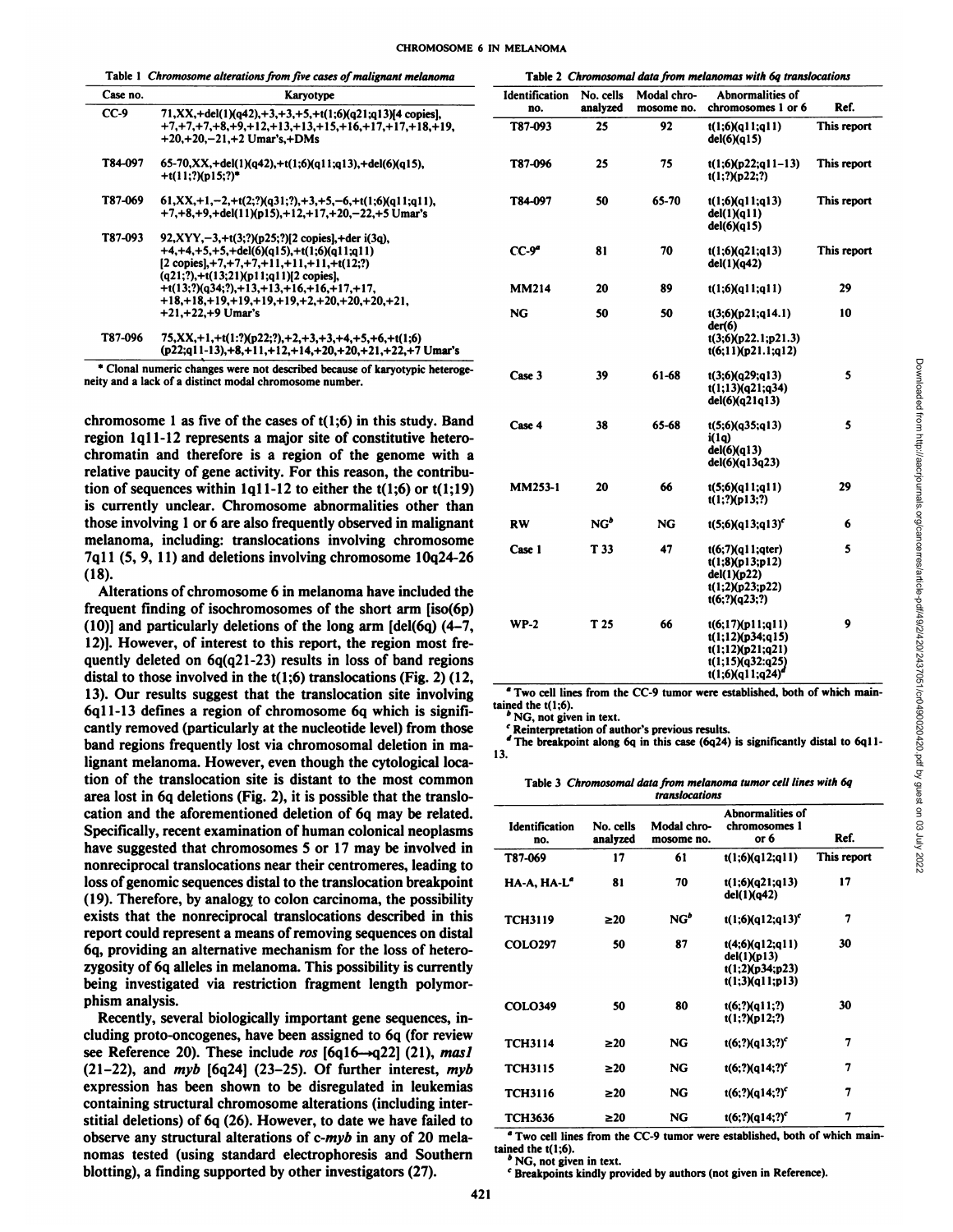

Fig. 1. Representative examples of G-banded cells from five cases of melanoma displaying a translocation between chromosomes 1 and 6. Detailed description of chromosome breakpoints are provided in Table 1. A. G-banded metaphase of case T87-069. Thin arrows, normal chromosome 1 and 6 for comparison with the t(1:6) (bold arrow). Normal and clonal structural abnormalities of chromosomes 1 and 6 in cases T87-093 (B). T87-096 (C). T87-069 (D), T84-097 (E), and CC-9 (F).